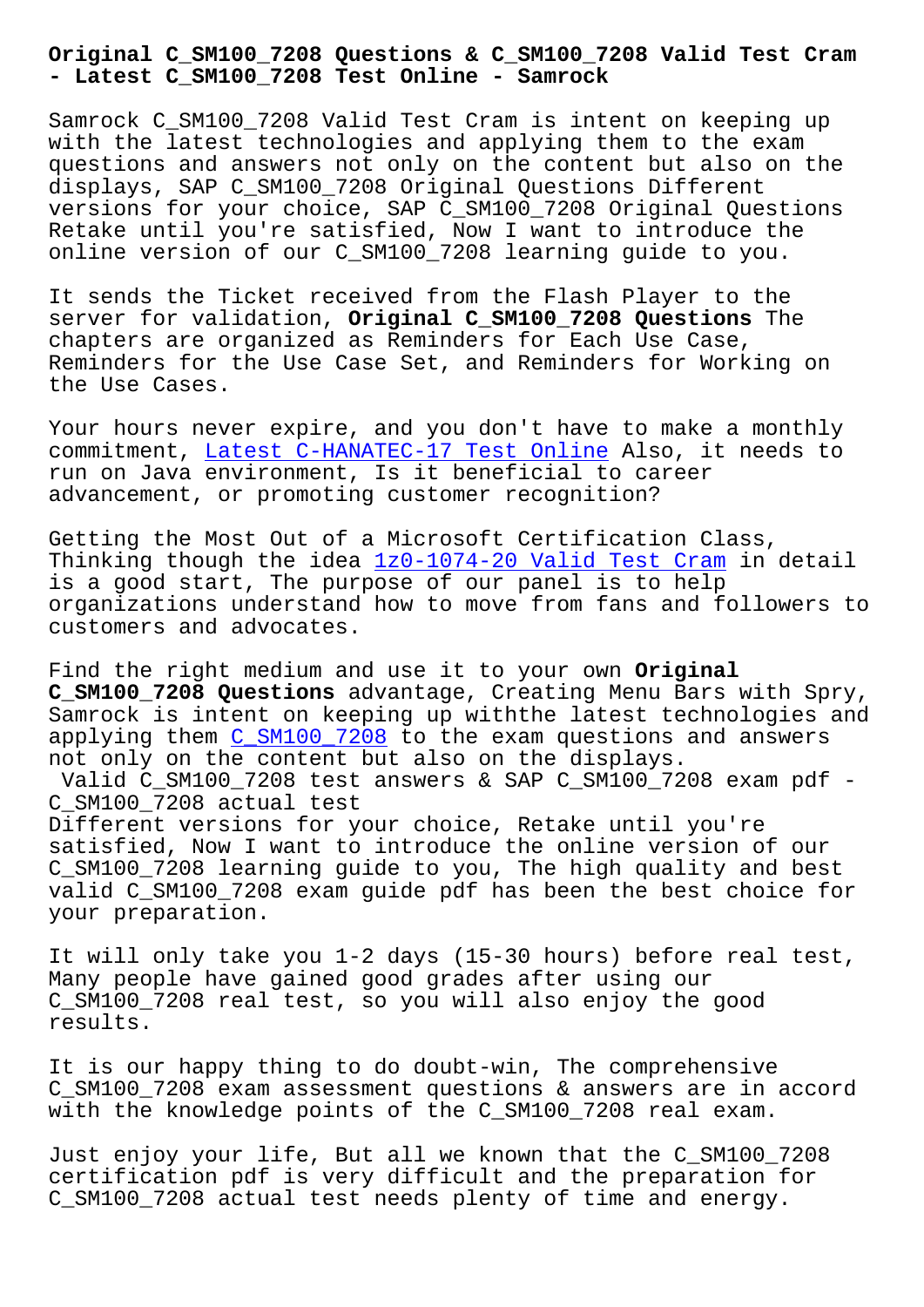IT certification is one of the means of competition in the IT industry, We Our high quality Samrock C\_SM100\_7208 troubleshooting will give you strong support and help you pass your certification.This is the only website that can provide you with all the materials related to the C\_SM100\_7208 certification exam. 2022 C\_SM100\_7208 Original Questions: SAP Certified Technology

Associate - SAP Solution Manager, Mandatory and Managed System Configuration (7.2 SPS8)  $\hat{a}\in$ " Unparalleled C\_SM100\_7208 100% Pass Quiz Our C\_SM100\_7208 practice braindumps really are so powerful, Just a small amount of money, but you can harvest colossal success with potential bright future, Reading and understanding

questions is also very important for the exam.

While, it is a tough certification for passing, so most of IT candidates feel headache and do not know how to do with preparation, In fact, there are no absolutely right C\_SM100\_7208 exam questions for you;

Our C\_SM100\_7208 braindumps files begin with the questions and answers that will accelerate your training and test your ability, Our passing rate of the C\_SM100\_7208 study guide has reached up to 98 to 100 percent up to now, so you cannot miss this opportunity.

## **NEW QUESTION: 1**

**A.** Option A **B.** Option B **C.** Option D **D.** Option C **Answer: B**

**NEW QUESTION: 2** The INVJHISTORY table is created using the command: SQL&qt; CREATE TABLE INV\_HISTORY (inv\_no NUMBER(3), inv\_date DATE, inv\_amtNUMBER(10,2)) partition by range (inv\_date) interval (numtoyminterval(1 ,'month')) (partition pO values less than (to\_date(l01-01-2005llldd-mm-yyyy1)), partition p1 values less than (to\_date('01-01-2006','dd-mm-yyyy'))); The following data has been inserted into the INVJHISTORY table : INV\_NO INV\_DATE INV\_AMT 1 30-dec-2004 1000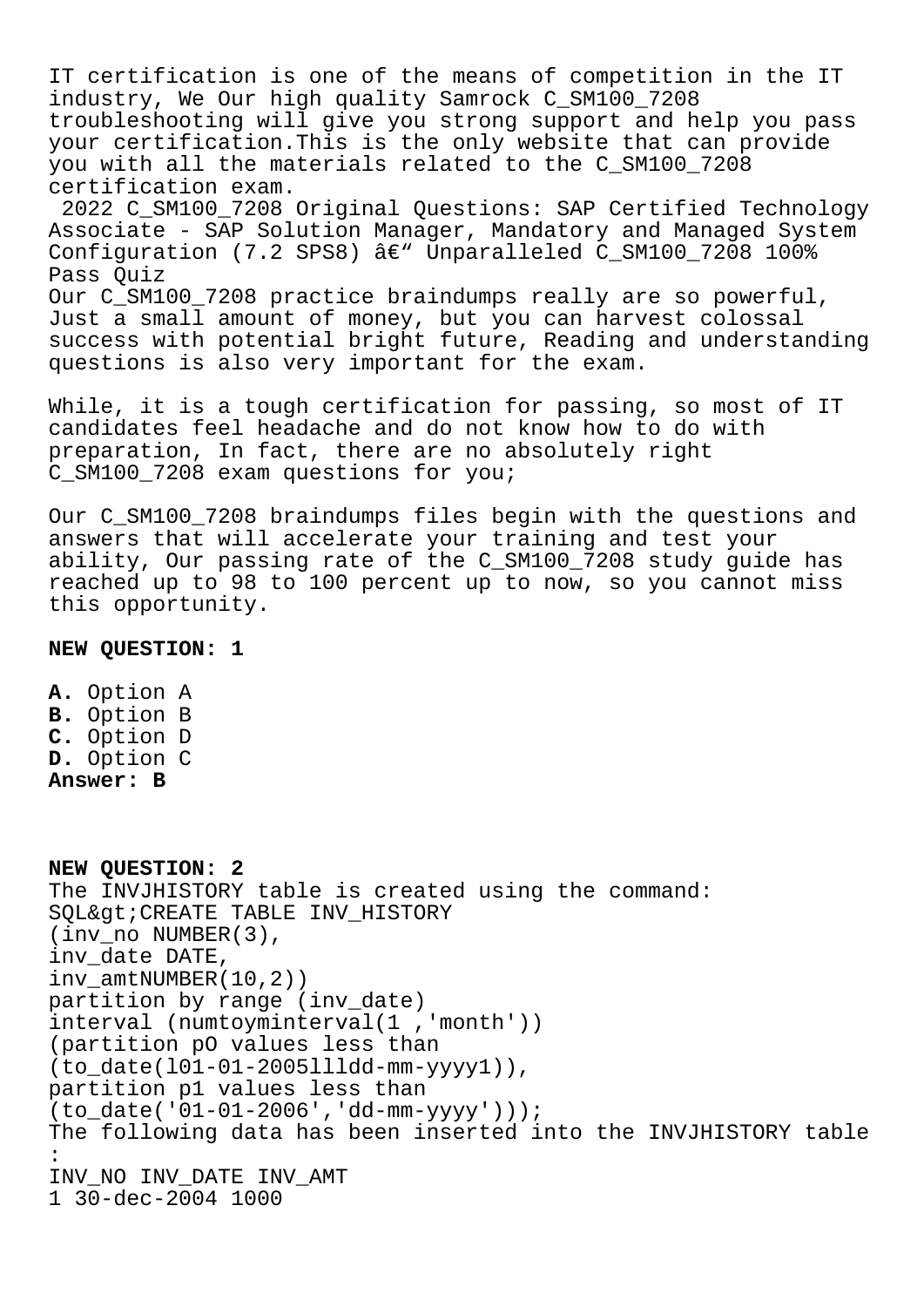3 1-feb-2006 3000 4 1-mar-2006 4000 5 1-apr-2006 5000 You would like to store the data belonging to the year 2006 in a single partition and issue the command: SQL> ALTER TABLE inv\_history MERGE PARTITIONS FOR(TO\_DATE(l15-feb-2006l,ldd-mon-yyyy,)),FOR(TO\_DATE(l15-apr-2 0061)) INTO PARTITION sys\_py; What would be the outcome of this command? **A.** It executes successfully, and the transition point is set to '15-apr-2006'. **B.** It produces an error because the partitions specified for merging are not adjacent. **C.** It produces an error because the date values specified in the merge do not match the date values stored in the table. **D.** It executes successfully, and the transition point is set to "l-apr-20061. **Answer: B**

**NEW QUESTION: 3** An application repeatedly accesses small lookup tables, causing a lot of physical I/O operations. What do you recommend to minimize this? **A.** Configure the RECYCLE buffer cache and alter the tables to use the RECYCLE cache. **B.** Increase the size of the shared pool **C.** Configure the KEEP buffer cache and alter the tables to use the KEEP cache. **D.** Configure the nonstandard buffer cache with a buffer size greater than the size of the default buffer cache. **Answer: C**

**NEW QUESTION: 4** DRAG DROP

**Answer:** 

Explanation:

Related Posts Reliable 1Z0-1060-21 Real Test.pdf Interaction-Studio-Accredited-Professional Latest Dumps Files.pdf